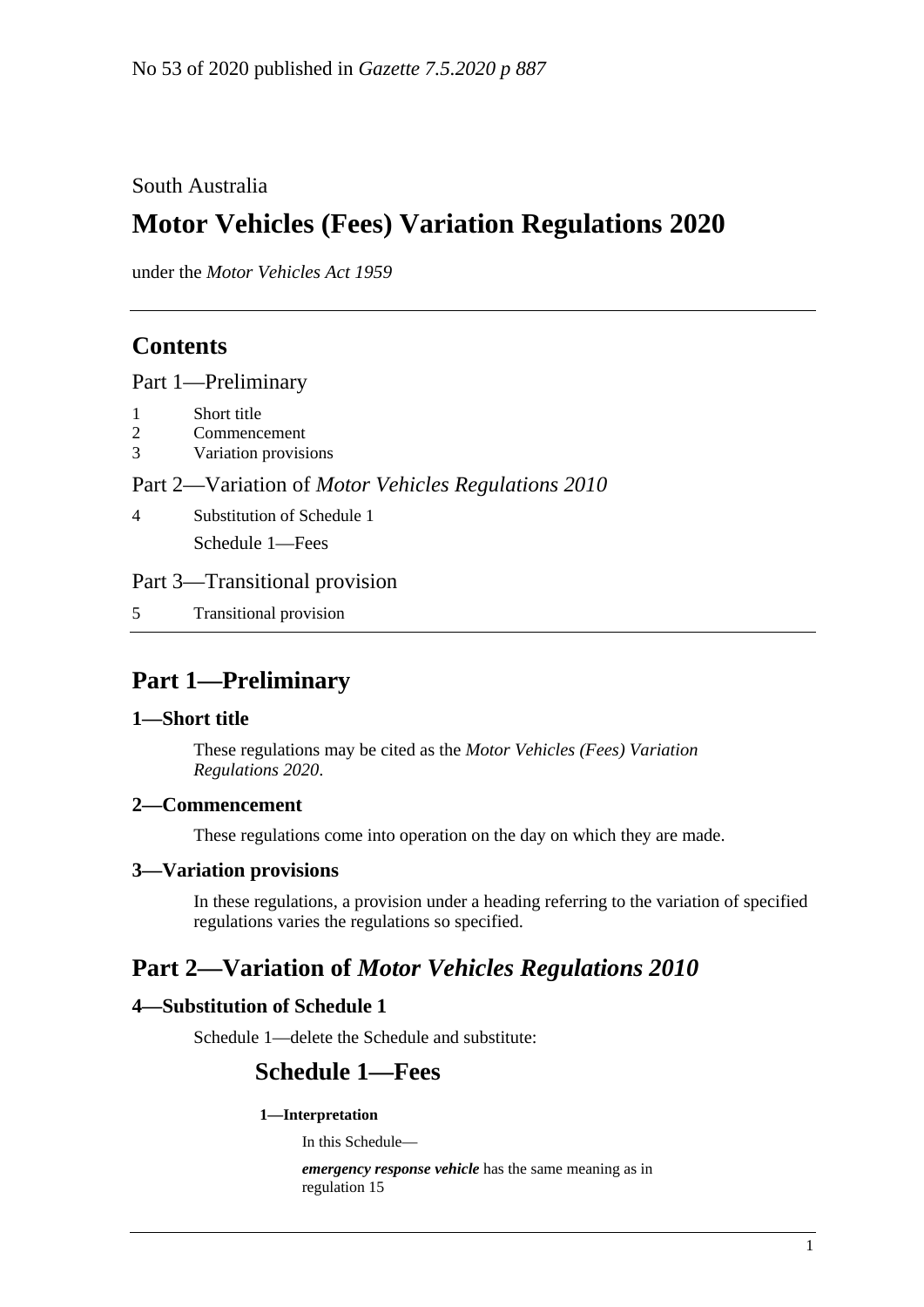*government authorised examiner* means an authorised examiner who is—

- (a) a police officer; or
- (b) an employee in the Transport Department; or
- (c) a person appointed as an authorised examiner by some public authority and approved by the Registrar;

*level 1 fee* means an administration fee of \$10.00;

*level 2 fee* means an administration fee of \$20.00;

*level 3 fee* means an administration fee of \$31.00;

*special purpose vehicle (type O)* has the same meaning as in the *[Motor Vehicles \(National Heavy Vehicles Registration](http://www.legislation.sa.gov.au/index.aspx?action=legref&type=subordleg&legtitle=Motor%20Vehicles%20(National%20Heavy%20Vehicles%20Registration%20Fees)%20Regulations%202008)  [Fees\) Regulations](http://www.legislation.sa.gov.au/index.aspx?action=legref&type=subordleg&legtitle=Motor%20Vehicles%20(National%20Heavy%20Vehicles%20Registration%20Fees)%20Regulations%202008) 2008*;

*special purpose vehicle (type T)* has the same meaning as in the *[Motor Vehicles \(National Heavy Vehicles Registration Fees\)](http://www.legislation.sa.gov.au/index.aspx?action=legref&type=subordleg&legtitle=Motor%20Vehicles%20(National%20Heavy%20Vehicles%20Registration%20Fees)%20Regulations%202008) [Regulations](http://www.legislation.sa.gov.au/index.aspx?action=legref&type=subordleg&legtitle=Motor%20Vehicles%20(National%20Heavy%20Vehicles%20Registration%20Fees)%20Regulations%202008) 2008*;

*Transport Department premises*, in relation to an examination of a motor vehicle for the purposes of section 139(1)(d) of the Act, includes a place specified under section 139(4)(b)(ii) of the Act at which the motor vehicle is required to be produced for the purpose of the examination;

*truck (type 1)* has the same meaning as in the *[Motor Vehicles](http://www.legislation.sa.gov.au/index.aspx?action=legref&type=subordleg&legtitle=Motor%20Vehicles%20(National%20Heavy%20Vehicles%20Registration%20Fees)%20Regulations%202008)  [\(National Heavy Vehicles Registration Fees\) Regulations](http://www.legislation.sa.gov.au/index.aspx?action=legref&type=subordleg&legtitle=Motor%20Vehicles%20(National%20Heavy%20Vehicles%20Registration%20Fees)%20Regulations%202008) 2008*.

#### **2—Registration fee (section 24 of Act)**

- (1) For registration of a heavy vehicle under section 24 of the Act for a period of 12 months—the registration fee prescribed by, or determined in accordance with, the *[Motor Vehicles \(National](http://www.legislation.sa.gov.au/index.aspx?action=legref&type=subordleg&legtitle=Motor%20Vehicles%20(National%20Heavy%20Vehicles%20Registration%20Fees)%20Regulations%202008)  [Heavy Vehicles Registration Fees\) Regulations](http://www.legislation.sa.gov.au/index.aspx?action=legref&type=subordleg&legtitle=Motor%20Vehicles%20(National%20Heavy%20Vehicles%20Registration%20Fees)%20Regulations%202008) 2008*.
- (2) For registration of a motor vehicle (other than a heavy vehicle) under section 24 of the Act for a period of 12 months—the following registration fee:

| (a) | a motor bike | \$45.00 |
|-----|--------------|---------|
|     |              |         |

- (b) a trailer  $$81.00$ (c) a motor vehicle propelled other than by an internal combustion engine \$135.00 (d) a commercial motor vehicle— (i) if the unladen mass of the vehicle does not
	- exceed 1 000 kg and the vehicle is propelled by an internal combustion engine—
		- (A) having 4 cylinders or less  $$135.00$
		- (B) having 5 or 6 cylinders  $$276.00$
		- (C) having 7 or more cylinders \$399.00
	- (ii) if the unladen mass of the vehicle exceeds 1 000 kg but does not exceed 1 500 kg \$297.00
	- (iii) if the unladen mass of the vehicle exceeds 1 500 kg \$507.00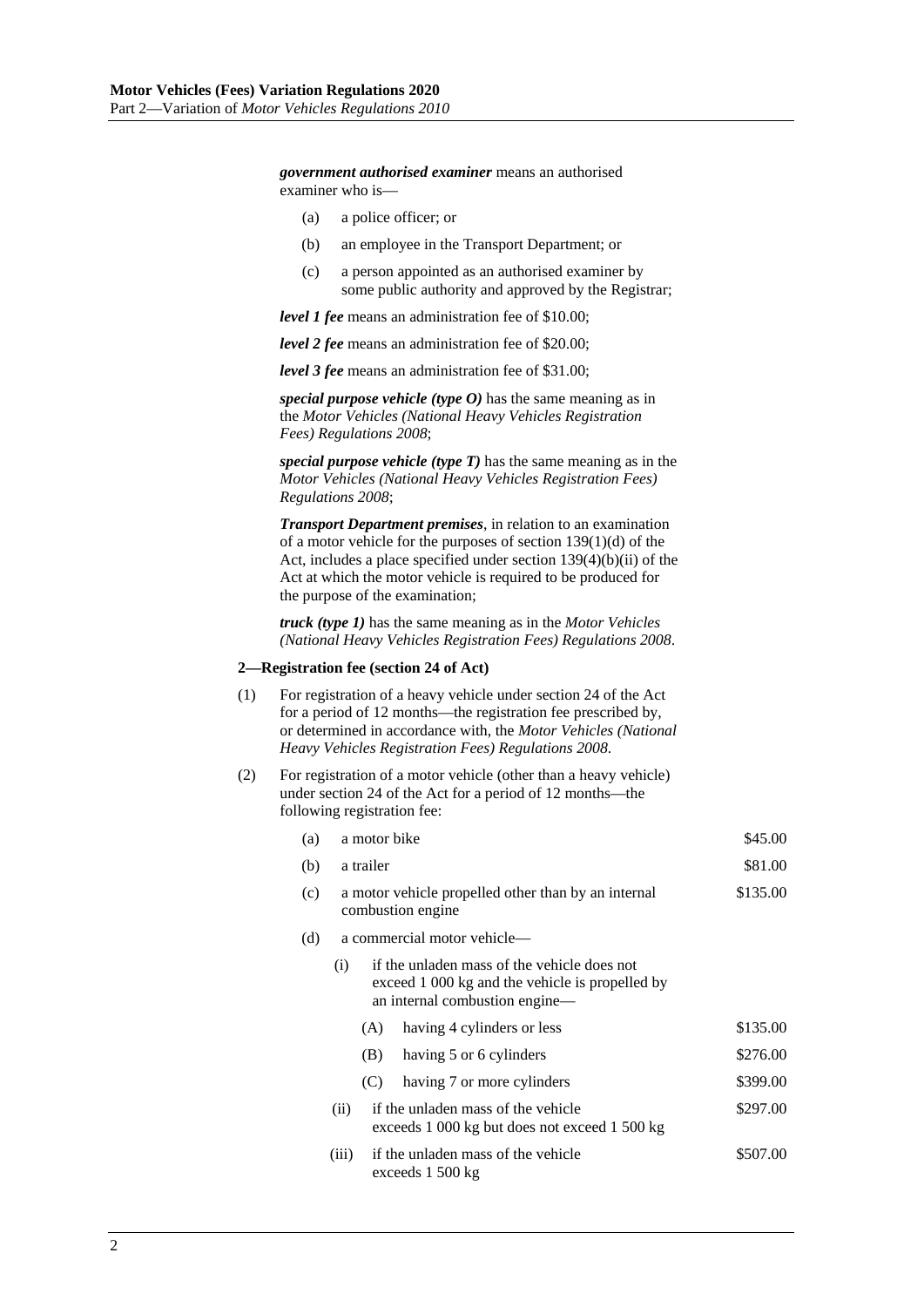- (e) a motor vehicle (other than a vehicle referred to in paragraphs (a) to (d)) propelled by an internal combustion engine—
	- (i) having 4 cylinders or less  $$135.00$
	- (ii) having 5 or 6 cylinders  $$276.00$
	- (iii) having 7 or more cylinders \$399.00
- (3) For registration of a motor vehicle under section 24 of the Act for a period of less than 12 months—the following registration fee:
	- (a) in the case of registration for 1, 2 or 3 quarters—an amount equal to the product of the number of quarters for which the vehicle is to be registered multiplied by 1/4 of the relevant registration fee for 12 months (as set out in a preceding subclause) plus a surcharge of—
		- (i) in the case of registration for 1 quarter—5.625% of that product; or
		- (ii) in the case of registration for 2 quarters—3.75% of that product; or
		- (iii) in the case of registration for 3 quarters—1.875% of that product;
	- (b) in any other case—a fee equal to the product of the number of days for which the vehicle is to be registered multiplied by 1/365 of the relevant registration fee for 12 months (as set out in a preceding subclause) plus a surcharge of—
		- (i) in the case of registration for less than 6 months—5.625% of that product; or
		- (ii) in the case of registration for not less than 6 months but less than 9 months—3.75% of that product; or
		- (iii) in the case of registration for not less than 9 months but less than 12 months—1.875% of that product.

### **3—Registration fee—renewal of registration under periodic payment scheme (section 24A of Act)**

For renewal of registration of a motor vehicle pursuant to the periodic payment scheme under section 24A of the Act where periodic payments are made monthly—a registration fee of an amount equal to 1/3 of the registration fee for 1 quarter for a motor vehicle of the relevant kind (determined in accordance with clause 2(3)).

### **4—Administration fees (sections 24 and 24A of Act)**

Administration fee (payable in addition to the registration fee) for—

(a) initial registration or re-registration of a motor vehicle under section 24 of the Act level 3 fee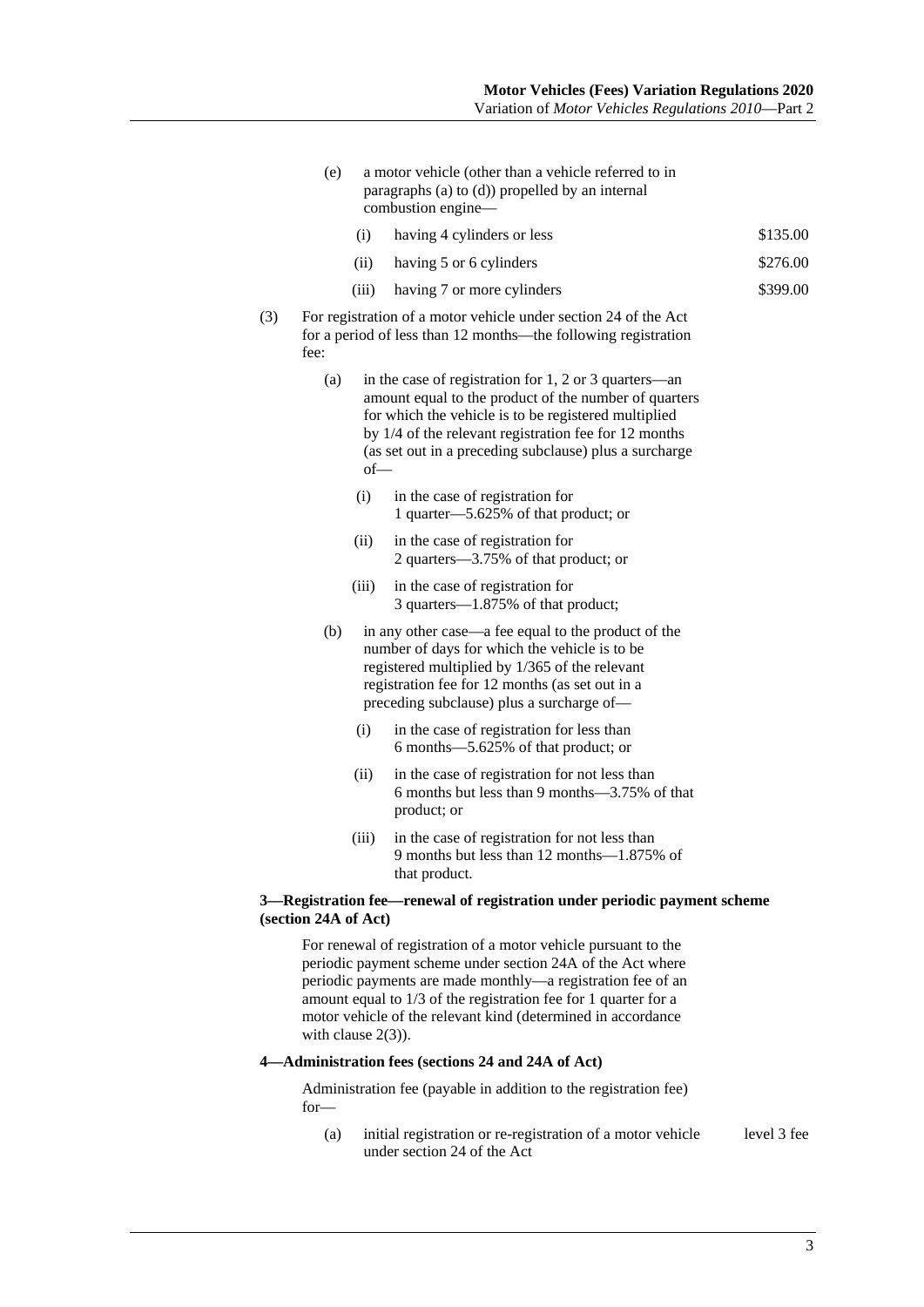|     | (b)             |      | renewal of registration of a motor vehicle under<br>section 24 of the Act                                                                                                                                                                                                                                              | level 1 fee |
|-----|-----------------|------|------------------------------------------------------------------------------------------------------------------------------------------------------------------------------------------------------------------------------------------------------------------------------------------------------------------------|-------------|
|     | (c)             |      | renewal of registration pursuant to the periodic<br>payment scheme under section 24A of the Act—                                                                                                                                                                                                                       |             |
|     |                 | (i)  | if payment is made monthly—per payment                                                                                                                                                                                                                                                                                 | \$2.00      |
|     |                 | (ii) | in any other case                                                                                                                                                                                                                                                                                                      | \$6.00      |
|     |                 |      | 5—Conditional registration (section 25 of Act)                                                                                                                                                                                                                                                                         |             |
| (1) | $Act$ —         |      | For registration of a motor vehicle under section 25 of the                                                                                                                                                                                                                                                            |             |
|     | (a)             |      | in the case of-                                                                                                                                                                                                                                                                                                        |             |
|     |                 | (i)  | a heavy vehicle that is a special purpose vehicle<br>$(type O)$ ; or                                                                                                                                                                                                                                                   |             |
|     |                 | (ii) | a heavy vehicle that is a special purpose vehicle<br>(type T) (other than an emergency response<br>vehicle or a vehicle that is used principally for<br>the purpose of fire fighting and is fitted with fire<br>fighting equipment),                                                                                   |             |
|     |                 |      | a fee equal to the product of the number of quarters<br>for which the vehicle is to be registered multiplied by<br>1 quarter of the amount that would be the registration<br>fee for registration of the vehicle under section 24 of<br>the Act for the financial year in which the registration<br>is to take effect; |             |
|     | (b)             |      | in the case of a heavy vehicle that is a road train,<br>B-double or a vehicle of a class referred to in<br>regulation 19(f)—a fee equal to the registration fee<br>that would be payable for registration of the vehicle<br>under section 24 of the Act;                                                               |             |
|     | (c)             |      | in any other case—no fee.                                                                                                                                                                                                                                                                                              |             |
| (2) |                 |      | Administration fee (payable whether or not a registration fee is<br>payable under subclause (1)) for registration of a motor vehicle<br>under section 25 of the Act—                                                                                                                                                   |             |
|     | (a)             |      | initial registration or re-registration of a motor vehicle                                                                                                                                                                                                                                                             | level 3 fee |
|     | (b)             |      | renewal of registration of a motor vehicle                                                                                                                                                                                                                                                                             | level 1 fee |
| (3) |                 |      | If a registration fee is payable for the registration of a motor<br>vehicle under section 25 of the Act and the period of<br>registration is less than 12 months, a surcharge of the amount<br>prescribed in clause $2(3)$ is payable in addition to the<br>registration fee and administration fee.                   |             |
|     |                 |      | 6-Transfer of registration                                                                                                                                                                                                                                                                                             |             |
| (1) | vehicle         |      | Administration fee for transfer of the registration of a motor                                                                                                                                                                                                                                                         | level 3 fee |
| (2) | subclause $(1)$ |      | Additional fee for late payment of the fee prescribed in                                                                                                                                                                                                                                                               | \$92.00     |
|     |                 |      | 7-Cancellation of registration                                                                                                                                                                                                                                                                                         |             |
|     | motor vehicle   |      | Administration fee for cancellation of the registration of a                                                                                                                                                                                                                                                           | level 2 fee |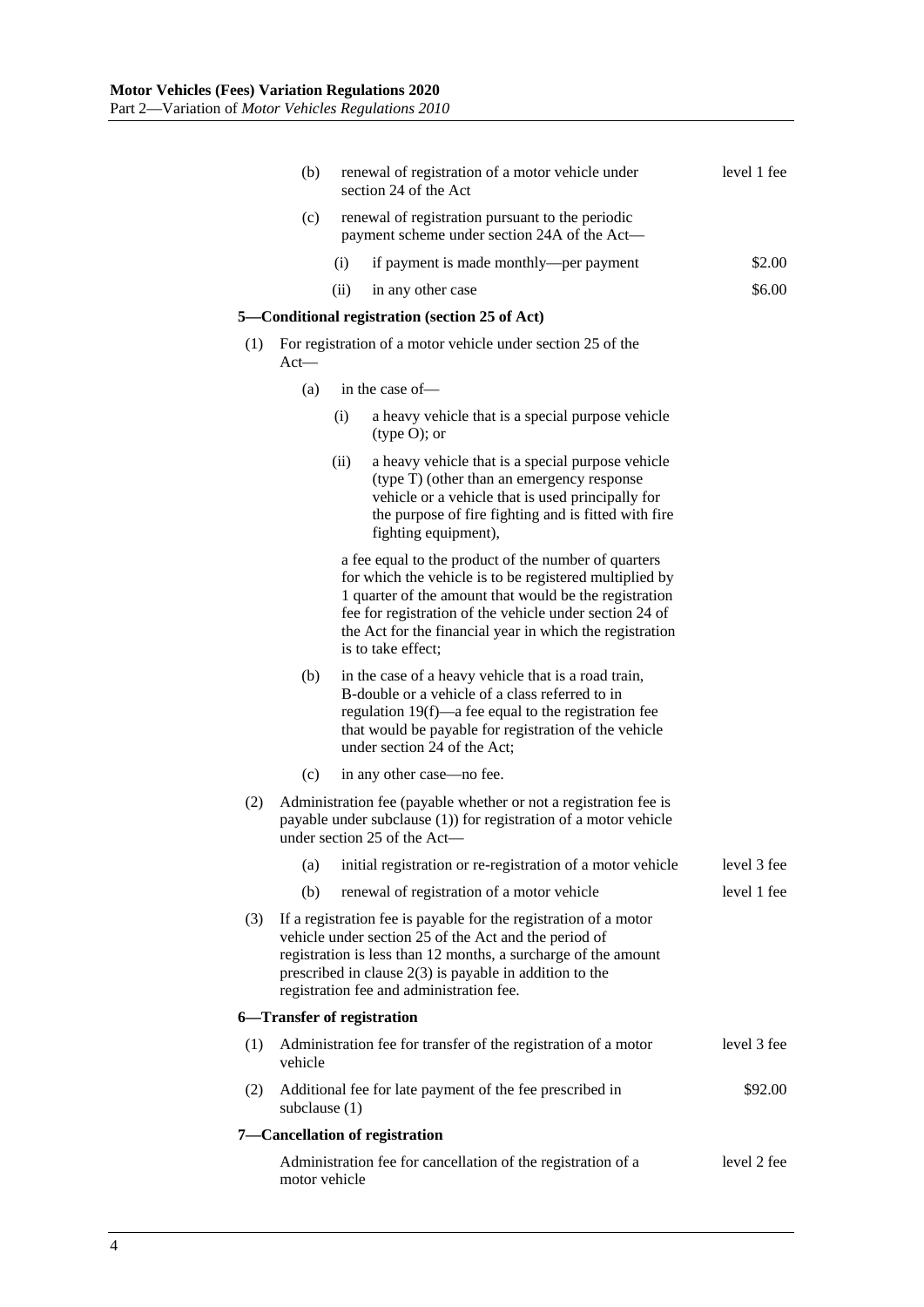|     |                     | 8-Duplicate certificates of registration                                                                                                                                                                                                                                                                                                      |             |
|-----|---------------------|-----------------------------------------------------------------------------------------------------------------------------------------------------------------------------------------------------------------------------------------------------------------------------------------------------------------------------------------------|-------------|
|     | registration        | Administration fee for the issue of a duplicate certificate of                                                                                                                                                                                                                                                                                | level 2 fee |
|     |                     | 9-Registration details certificate                                                                                                                                                                                                                                                                                                            |             |
|     | motor vehicle)      | Administration fee for the issue of a registration details<br>certificate (when issued on application by the owner of the                                                                                                                                                                                                                     | level 2 fee |
|     |                     | 10-Permit to drive an unregistered motor vehicle                                                                                                                                                                                                                                                                                              |             |
|     |                     | Administration fee for the issue of-                                                                                                                                                                                                                                                                                                          |             |
|     | (a)                 | a permit under section $16(1)(c)(i)$ of the Act                                                                                                                                                                                                                                                                                               | level 1 fee |
|     | (b)                 | a permit under section $16(1)(c)(ii)$ of the Act                                                                                                                                                                                                                                                                                              | level 3 fee |
|     |                     | 11-Duplicate permit to drive an unregistered motor vehicle                                                                                                                                                                                                                                                                                    |             |
|     |                     | Administration fee for the issue of a duplicate permit under<br>section $16(12)$ of the Act                                                                                                                                                                                                                                                   | level 2 fee |
|     |                     | 12—Temporary configuration certificate for heavy vehicle                                                                                                                                                                                                                                                                                      |             |
|     |                     | Administration fee for the issue of a temporary configuration<br>certificate for a heavy vehicle                                                                                                                                                                                                                                              | level 3 fee |
|     |                     | 13—Duplicate temporary configuration certificate for heavy vehicle                                                                                                                                                                                                                                                                            |             |
|     |                     | Administration fee for the issue of a duplicate temporary<br>configuration certificate for a heavy vehicle                                                                                                                                                                                                                                    | level 2 fee |
|     | 14-Number allotment |                                                                                                                                                                                                                                                                                                                                               |             |
|     |                     | Administration fee for variation or amendment of the number<br>allotted to a motor vehicle (per vehicle)                                                                                                                                                                                                                                      | level 3 fee |
|     | 15-Number plates    |                                                                                                                                                                                                                                                                                                                                               |             |
| (1) |                     | Administration fee for the issue or replacement of-                                                                                                                                                                                                                                                                                           |             |
|     | (a)                 | a single number plate or pair of number plates for a<br>heavy vehicle                                                                                                                                                                                                                                                                         | \$25.90     |
|     | (b)                 | a single number plate or pair of number plates for a<br>motor vehicle other than a heavy vehicle                                                                                                                                                                                                                                              | level 3 fee |
|     | (c)                 | a supplementary number plate for a bike rack                                                                                                                                                                                                                                                                                                  | level 3 fee |
| (2) |                     | Administration fee (payable in addition to the fee prescribed in<br>subclause (1)) for postal delivery of a number plate or plates                                                                                                                                                                                                            | level 2 fee |
|     |                     | 16-Issue or reissue of trade plate                                                                                                                                                                                                                                                                                                            |             |
| (1) |                     | For the issue or reissue of a trade plate—                                                                                                                                                                                                                                                                                                    |             |
|     | (a)                 | in respect of a motor vehicle that has a gross vehicle<br>mass exceeding 4 500 kg (other than a special<br>purpose vehicle) ( <i>Category A</i> )—an annual fee of an<br>amount equal to the fee that would be payable for<br>registration for 12 months of a heavy vehicle that is a<br>truck (type 1) with 2 axles and a gross vehicle mass |             |

exceeding 4 500 kg but not exceeding 12 000 kg;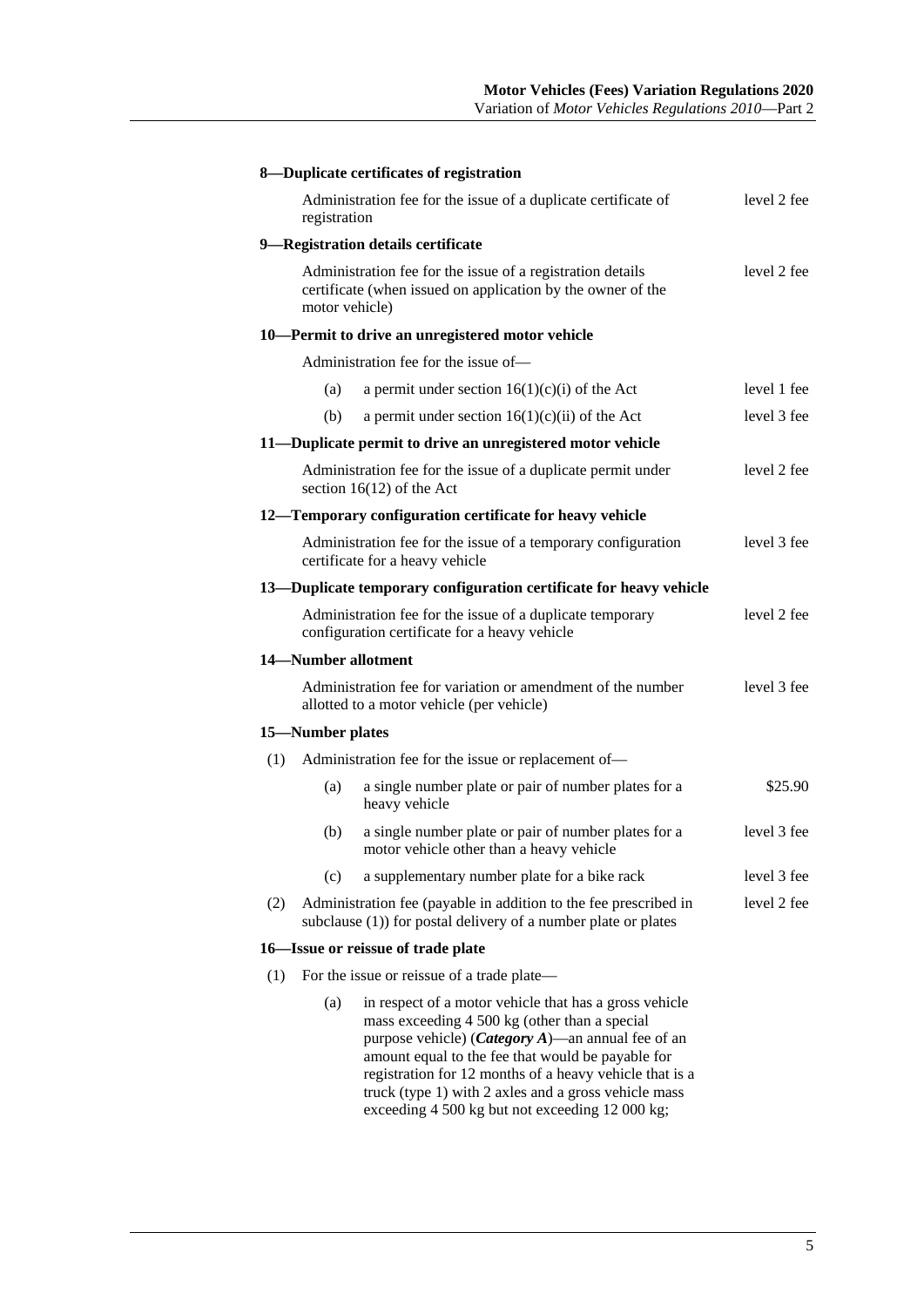|     | (b)                                                                                                                                    | in respect of a motor vehicle that has a gross vehicle<br>mass not exceeding 4 500 kg (other than a motor<br>bike, trailer or special purpose vehicle)<br>( <i>Category B</i> )—an annual fee of an amount equal to<br>the fee that would be payable for registration for<br>12 months of a motor vehicle referred to in<br>clause $2(2)(d)(i)$ or $2(2)(e)$ that has 7 or more<br>cylinders; |             |  |  |  |  |
|-----|----------------------------------------------------------------------------------------------------------------------------------------|-----------------------------------------------------------------------------------------------------------------------------------------------------------------------------------------------------------------------------------------------------------------------------------------------------------------------------------------------------------------------------------------------|-------------|--|--|--|--|
|     | (c)                                                                                                                                    | in respect of a motor bike ( <i>Category C</i> )—an annual<br>fee of an amount equal to the fee that would be<br>payable for registration for 12 months of a motor<br>bike;                                                                                                                                                                                                                   |             |  |  |  |  |
|     | (d)                                                                                                                                    | in respect of a trailer that has a gross vehicle mass not<br>exceeding 4 500 kg ( <i>Category D</i> )—an annual fee of<br>an amount equal to the fee that would be payable for<br>registration for 12 months of a trailer;                                                                                                                                                                    |             |  |  |  |  |
|     | (e)                                                                                                                                    | in respect of a special purpose vehicle<br>( <i>Category E</i> )—no fee.                                                                                                                                                                                                                                                                                                                      |             |  |  |  |  |
|     |                                                                                                                                        | If an application for the issue or reissue of a trade plate relates<br>to more than 1 category of vehicle such that more than 1 fee<br>becomes payable, then only the highest fee must be paid.                                                                                                                                                                                               |             |  |  |  |  |
| (2) |                                                                                                                                        | Administration fees (payable in addition to the fee prescribed in<br>subclause $(1)$ ) $-$                                                                                                                                                                                                                                                                                                    |             |  |  |  |  |
|     | (a)                                                                                                                                    | on application for the issue of a trade plate                                                                                                                                                                                                                                                                                                                                                 | level 3 fee |  |  |  |  |
|     | (b)                                                                                                                                    | for allocation of a trade plate number on the issue of a<br>trade plate (per plate)                                                                                                                                                                                                                                                                                                           | level 2 fee |  |  |  |  |
| (3) |                                                                                                                                        | Administration fee (payable in addition to the fee prescribed in<br>subclause (1)) on application for the reissue of a trade plate                                                                                                                                                                                                                                                            | level 1 fee |  |  |  |  |
|     |                                                                                                                                        | 17-Supply of trade plate by Registrar                                                                                                                                                                                                                                                                                                                                                         |             |  |  |  |  |
|     | Registrar                                                                                                                              | Administration fee for the supply of a trade plate by the                                                                                                                                                                                                                                                                                                                                     | level 3 fee |  |  |  |  |
|     |                                                                                                                                        | 18—Issue of replacement trade plate                                                                                                                                                                                                                                                                                                                                                           |             |  |  |  |  |
|     |                                                                                                                                        | Administration fee on application for the issue of a new trade<br>plate in lieu of a lost trade plate                                                                                                                                                                                                                                                                                         | level 2 fee |  |  |  |  |
|     |                                                                                                                                        | 19—Duplicate trade plate label or certificate of issue of trade plate                                                                                                                                                                                                                                                                                                                         |             |  |  |  |  |
|     | Administration fee for the issue of a duplicate trade plate label<br>level 2 fee<br>or duplicate certificate of issue of a trade plate |                                                                                                                                                                                                                                                                                                                                                                                               |             |  |  |  |  |
|     | 20—Trade plate transfer                                                                                                                |                                                                                                                                                                                                                                                                                                                                                                                               |             |  |  |  |  |
|     | Administration fee payable on application for the transfer of a<br>trade plate                                                         | level 3 fee                                                                                                                                                                                                                                                                                                                                                                                   |             |  |  |  |  |
|     |                                                                                                                                        | 21-Trade plate surrender                                                                                                                                                                                                                                                                                                                                                                      |             |  |  |  |  |
|     | level 2 fee<br>Administration fee payable on surrender of a trade plate under<br>section $70(5)$ of the Act                            |                                                                                                                                                                                                                                                                                                                                                                                               |             |  |  |  |  |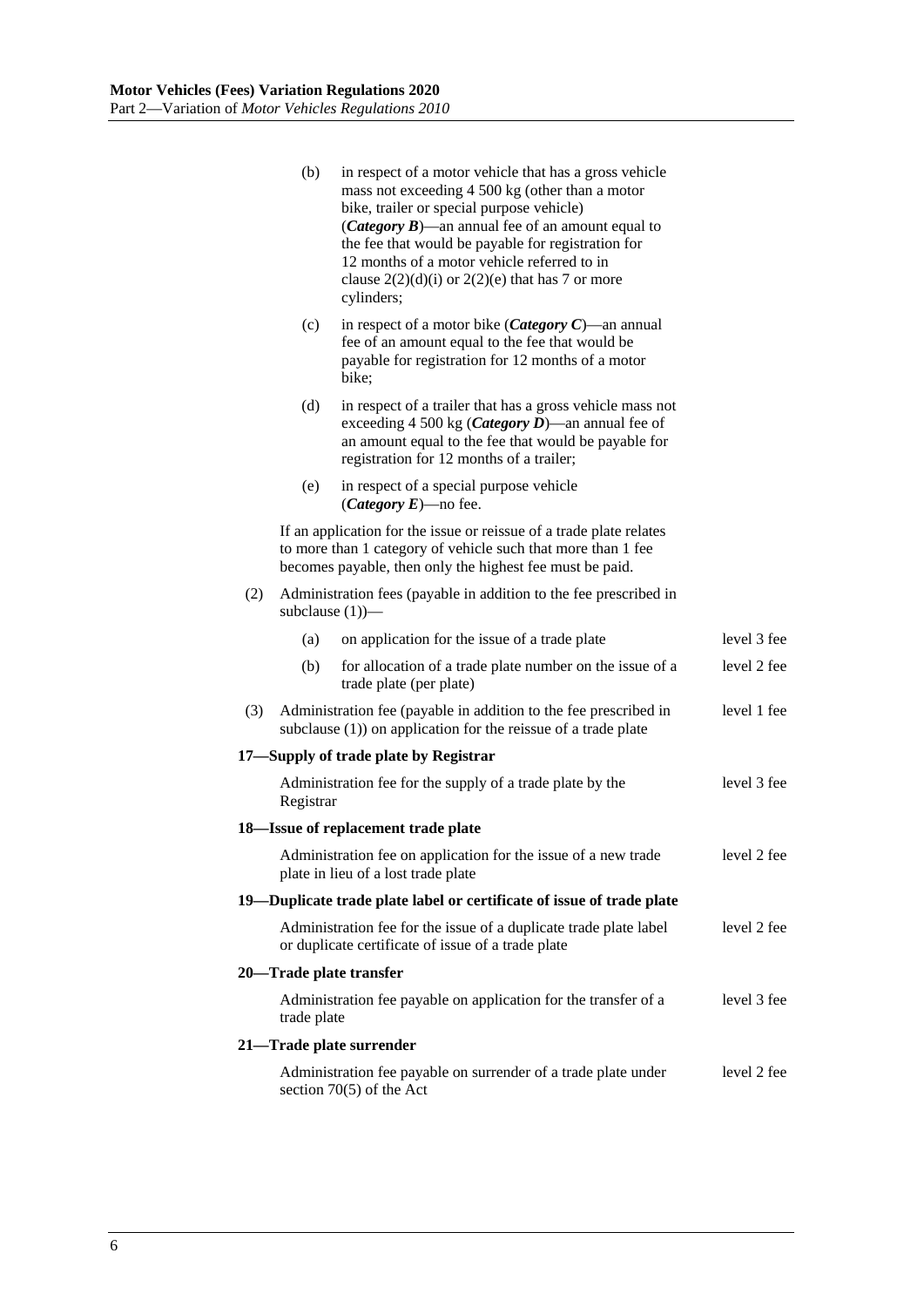## **22—Driver's licences**

|     |     | (1) For the issue or renewal of a driver's licence—                                                                                                                                                                                                                                                                                                                                                               |             |
|-----|-----|-------------------------------------------------------------------------------------------------------------------------------------------------------------------------------------------------------------------------------------------------------------------------------------------------------------------------------------------------------------------------------------------------------------------|-------------|
|     | (a) | where the applicant is a person who as a result of his<br>or her service in a naval, military or air force of Her<br>Majesty-                                                                                                                                                                                                                                                                                     | \$23.50     |
|     |     | (i)<br>is totally or permanently incapacitated; or                                                                                                                                                                                                                                                                                                                                                                |             |
|     |     | (ii)<br>has lost a leg or foot; or                                                                                                                                                                                                                                                                                                                                                                                |             |
|     |     | receives under the law of the Commonwealth<br>(iii)<br>relating to repatriation a pension at the rate for<br>total incapacity or a pension granted by reason of<br>impairment of his or her power of locomotion at<br>the rate of not less than 70% of the rate for total<br>incapacity (per year);                                                                                                               |             |
|     | (b) | where the applicant is a pensioner entitlement card<br>holder (per year)                                                                                                                                                                                                                                                                                                                                          | \$23.50     |
|     | (c) | in any other case (per year)                                                                                                                                                                                                                                                                                                                                                                                      | \$47.00     |
| (2) |     | The licence fee for a driver's licence issued or renewed for a<br>period other than for full years is 1 quarter of the annual licence<br>fee for each complete 3 months of the period for which the<br>licence is issued or renewed.                                                                                                                                                                              |             |
| (3) | If  |                                                                                                                                                                                                                                                                                                                                                                                                                   |             |
|     | (a) | a person ceases to be a pensioner entitlement card<br>holder; and                                                                                                                                                                                                                                                                                                                                                 |             |
|     | (b) | the person holds a driver's licence that was issued or<br>renewed on payment of a reduced fee,                                                                                                                                                                                                                                                                                                                    |             |
|     |     | the person must pay an additional fee of an amount that is equal<br>to the difference between—                                                                                                                                                                                                                                                                                                                    |             |
|     | (c) | the amount obtained by multiplying the number of<br>complete 3 month periods in the unexpired period of<br>the licence by 1 quarter of the annual fee paid for the<br>issue or renewal of the licence; and                                                                                                                                                                                                        |             |
|     | (d) | the amount obtained by multiplying the number of<br>complete 3 month periods in the unexpired period of<br>the licence by 1 quarter of the annual fee that would<br>have been payable for the issue or renewal of the<br>licence if the person had not been a pensioner<br>entitlement card holder.                                                                                                               |             |
| (4) |     | For the purposes of subclause $(3)$ , the unexpired period of the<br>licence commences on the day on which the person ceases to be<br>a pensioner entitlement card holder.                                                                                                                                                                                                                                        |             |
| (5) |     | Administration fee (payable in addition to the licence fee) for<br>the issue or renewal of a driver's licence                                                                                                                                                                                                                                                                                                     | level 2 fee |
| (6) |     | Administration fee (payable in addition to the fee prescribed in<br>subclause (5)) where application for the issue of a driver's<br>licence is made more than 6 months after the expiry of a<br>previously held licence and the applicant was not, during the<br>whole of the period of 6 months after the expiry of the<br>previously held licence, disqualified from holding or obtaining<br>a driver's licence | level 3 fee |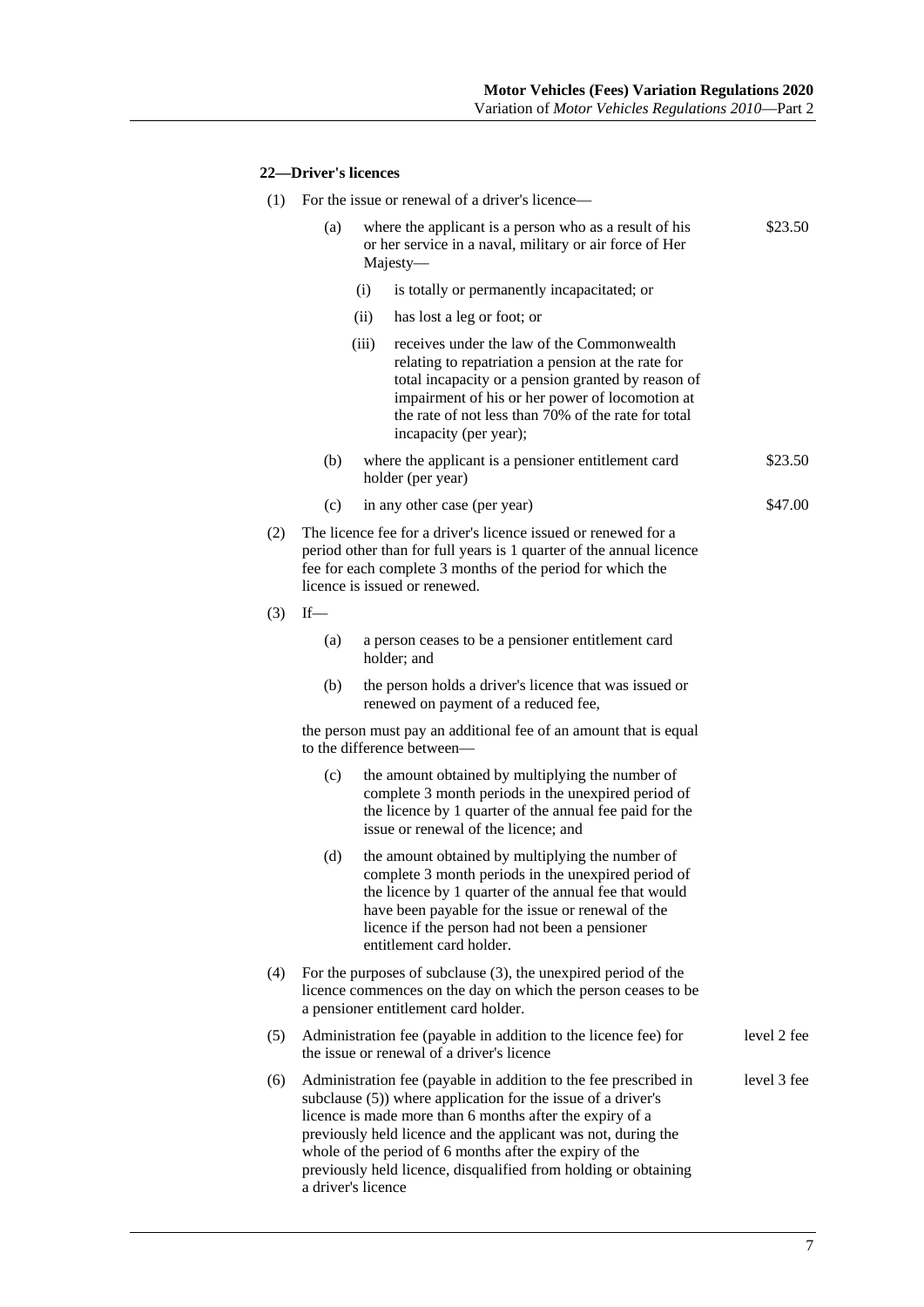| (7) | In this clause—     |      |                                                                                                                                              |             |  |
|-----|---------------------|------|----------------------------------------------------------------------------------------------------------------------------------------------|-------------|--|
|     |                     |      | <i>pensioner entitlement card holder means a person who</i> —                                                                                |             |  |
|     | (a)                 |      | holds a pensioner entitlement card issued under an<br>Act or law of the Commonwealth; and                                                    |             |  |
|     | (b)                 |      | is entitled, as the holder of such a card, to travel on<br>public transport in this State at reduced fares;                                  |             |  |
|     | holder.             |      | <i>reduced fee</i> the fee payable for the issue or renewal of a driver's<br>licence where the applicant is a pensioner entitlement card     |             |  |
|     |                     |      | 23-Duplicate driver's licence                                                                                                                |             |  |
|     |                     |      | Administration fee for the issue of a duplicate driver's licence<br>that bears a photograph of the holder                                    | level 2 fee |  |
|     | 24—Learner's permit |      |                                                                                                                                              |             |  |
| (1) |                     |      | For the issue or renewal of a learner's permit                                                                                               | \$47.00     |  |
| (2) |                     |      | Administration fee for the issue or renewal of a learner's permit<br>(payable in addition to the permit fee)                                 | level 2 fee |  |
|     |                     |      | 25-Duplicate learner's permit                                                                                                                |             |  |
|     |                     |      | Administration fee for the issue of a duplicate learner's permit                                                                             | level 2 fee |  |
|     |                     |      | 26—Duplicate certificate of high powered vehicle exemption                                                                                   |             |  |
|     |                     |      | Administration fee for the issue of a duplicate certificate of a<br>high powered vehicle exemption                                           | level 2 fee |  |
|     |                     |      | 27-Theoretical examination                                                                                                                   |             |  |
|     |                     |      | For a theoretical examination prescribed for the purposes of<br>section 79 of the Act-                                                       |             |  |
|     | (a)                 |      | examination fee                                                                                                                              | \$18.00     |  |
|     | (b)                 |      | administration fee (payable in addition to the<br>examination fee)                                                                           | level 2 fee |  |
|     |                     |      | 28—Practical driving tests conducted by government authorised examiners                                                                      |             |  |
|     |                     |      | For a practical driving test conducted by a government<br>authorised examiner-                                                               |             |  |
|     | (a)                 |      | booking fee                                                                                                                                  | level 2 fee |  |
|     | (b)                 |      | test fee-                                                                                                                                    |             |  |
|     |                     | (i)  | for a test of up to, but not exceeding, 40 min<br>duration                                                                                   | \$55.00     |  |
|     |                     | (ii) | for a test exceeding 40 min duration                                                                                                         | \$128.00    |  |
|     | (c)                 |      | administration fee (payable in addition to the test fee)                                                                                     | level 2 fee |  |
|     |                     |      | 29—Other practical driving tests; final assessments                                                                                          |             |  |
|     |                     |      | Booking fee, for notice to the Registrar of-                                                                                                 | \$34.00     |  |
|     |                     | (a)  | a practical driving test; or                                                                                                                 |             |  |
|     |                     | (b)  | a final assessment in a competence based<br>training course for drivers of motor vehicles<br>undertaken in accordance with the directions of |             |  |

the Registrar,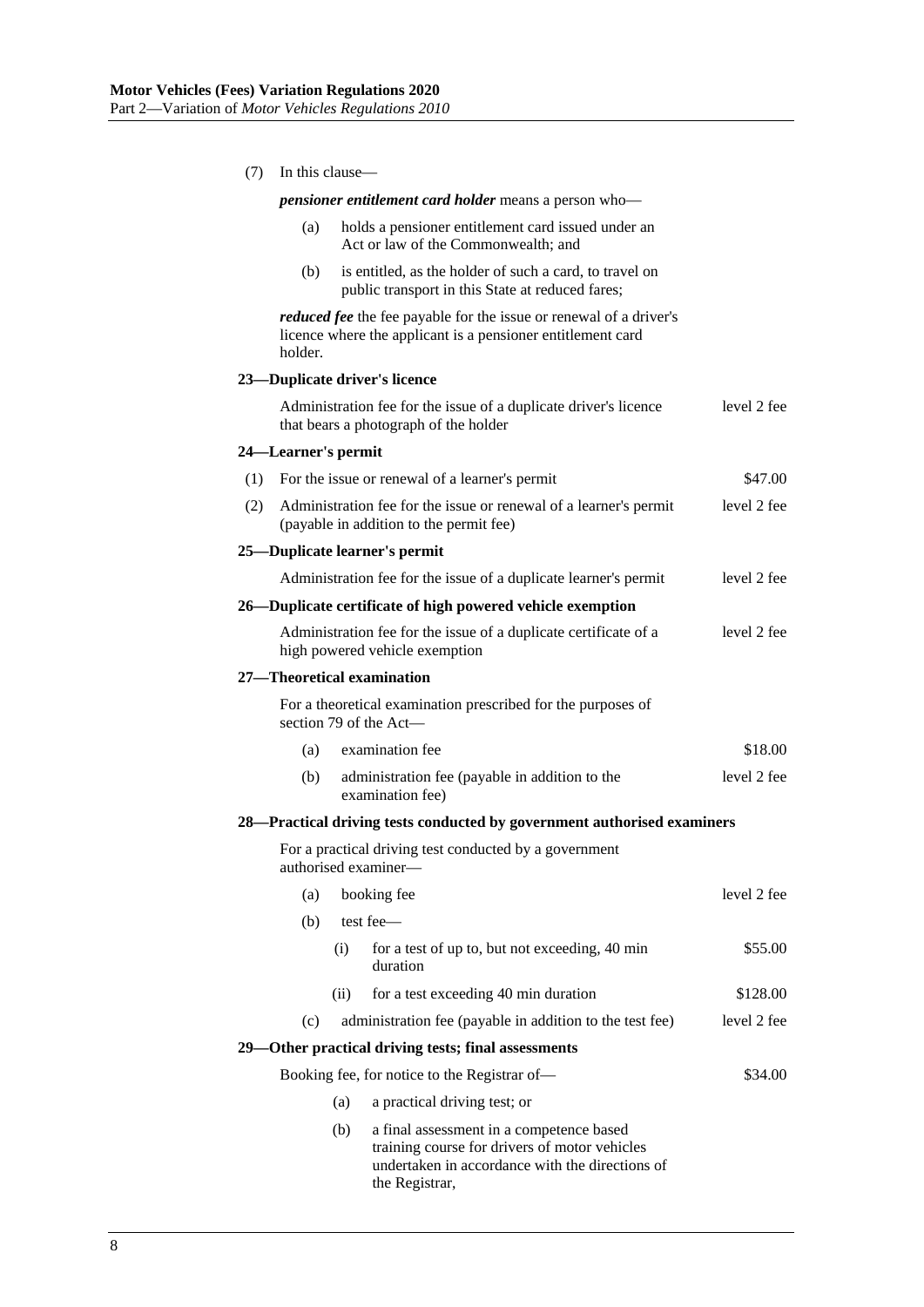|                            |       | to be conducted by an authorised examiner other than a<br>government authorised examiner           |             |
|----------------------------|-------|----------------------------------------------------------------------------------------------------|-------------|
| 30—Hazard perception tests |       |                                                                                                    |             |
|                            |       | For a hazard perception test—                                                                      |             |
| (a)                        |       | test fee                                                                                           | \$14.00     |
| (b)                        |       | administration fee (payable in addition to the test fee)                                           | level 2 fee |
|                            |       | 31—Motor bike training courses                                                                     |             |
|                            |       | For a motor bike training course undertaken in accordance with<br>the directions of the Registrar- |             |
| (a)                        |       | training course fee-                                                                               |             |
|                            | (i)   | for basic motor bike training preparatory to<br>obtaining a motor bike learner's permit            | \$365.00    |
|                            | (ii)  | for advanced motor bike training preparatory to<br>obtaining a motor bike driver's licence         | \$322.00    |
| (b)                        |       | administration fee (payable in addition to the training<br>course fee)                             | level 2 fee |
|                            |       | 32—Proficiency test for motor driving instructor's licence                                         |             |
|                            |       | For a proficiency test of an applicant for a motor driving<br>instructor's licence—                |             |
| (a)                        |       | for a theory test-                                                                                 |             |
|                            | (i)   | test fee                                                                                           | \$69.00     |
|                            | (ii)  | administration fee (payable in addition to the test<br>fee)                                        | level 2 fee |
| (b)                        |       | for a practical test conducted by a government<br>authorised examiner—                             |             |
|                            | (i)   | test fee (per day)                                                                                 | \$252.00    |
|                            | (ii)  | administration fee (payable in addition to the test<br>fee)                                        | level 2 fee |
|                            |       | 33-Motor driving instructor's licence                                                              |             |
|                            |       | For the issue of a motor driving instructor's licence (per year)                                   | \$108.00    |
|                            |       | 34—Duplicate motor driving instructor's licence                                                    |             |
| instructor's licence       |       | Administration fee for the issue of a duplicate motor driving                                      | level 2 fee |
|                            |       | 35-Appointment as authorised examiner                                                              |             |
|                            |       | For appointment as an authorised examiner (other than a<br>government authorised examiner)-        |             |
| (a)                        |       | authorised to conduct competence based driver<br>training and assessment (per year)                | \$158.00    |
| (b)                        | year) | authorised to conduct Vehicle on Road Tests (per                                                   | \$158.00    |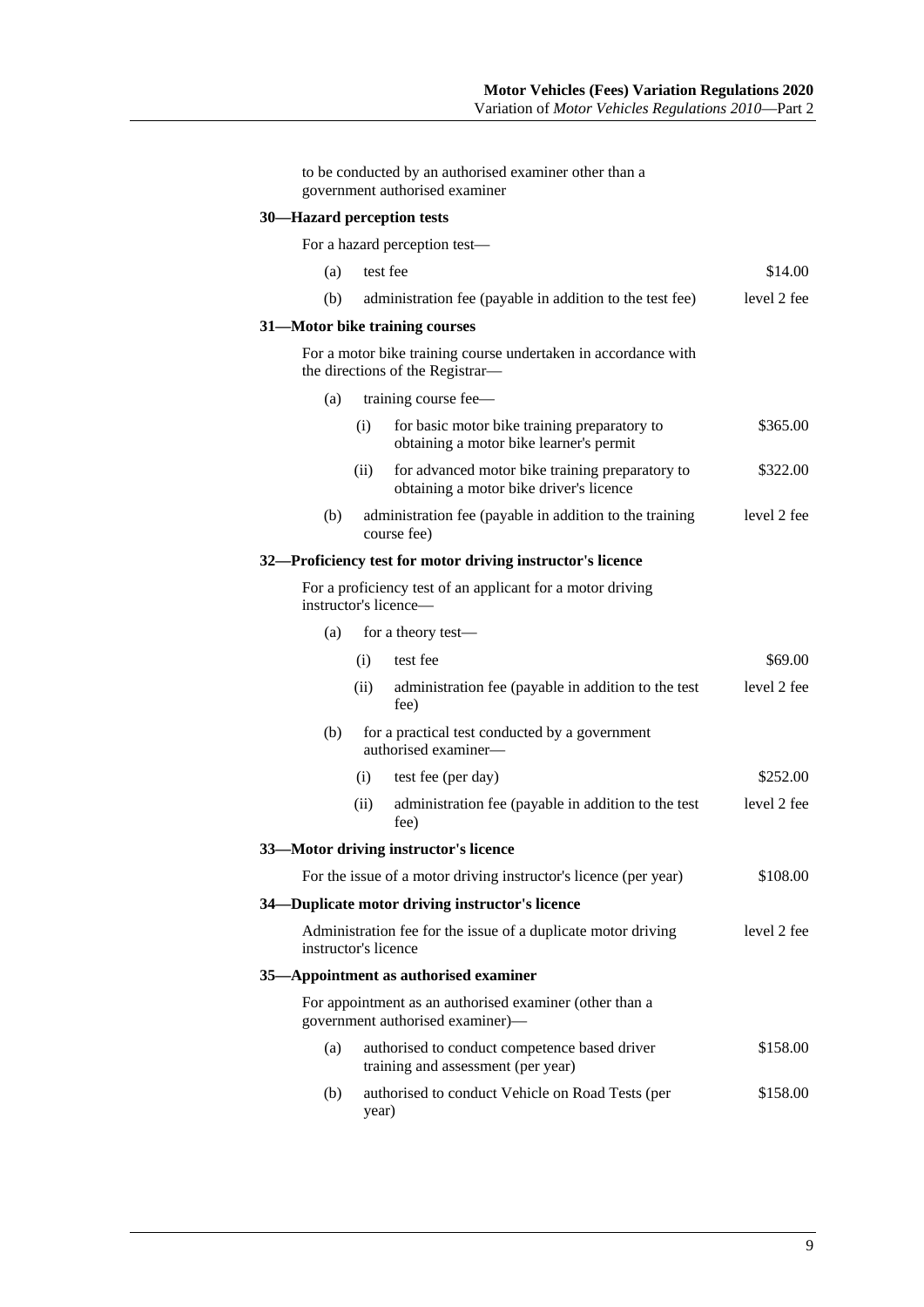### **36—Proficiency tests for authorised examiners**

| (1) | For a proficiency test, required by the Registrar, of an applicant<br>for appointment as an authorised examiner in relation to the<br>driving of motor vehicles with a gross vehicle mass not<br>exceeding $4.5 \leftarrow$                                                         |                                                                                                                                                                                                                 |             |  |  |  |  |
|-----|-------------------------------------------------------------------------------------------------------------------------------------------------------------------------------------------------------------------------------------------------------------------------------------|-----------------------------------------------------------------------------------------------------------------------------------------------------------------------------------------------------------------|-------------|--|--|--|--|
|     | (a)                                                                                                                                                                                                                                                                                 | practical training course test (per day)                                                                                                                                                                        | \$252.00    |  |  |  |  |
|     | (b)                                                                                                                                                                                                                                                                                 | administration fee (payable in addition to the test fee)                                                                                                                                                        | level 2 fee |  |  |  |  |
| (2) |                                                                                                                                                                                                                                                                                     | For a proficiency test, required by the Registrar, of an applicant<br>for appointment as an authorised examiner in relation to the<br>driving of motor vehicles with a gross vehicle mass<br>exceeding $4.5$ t- |             |  |  |  |  |
|     | (a)                                                                                                                                                                                                                                                                                 | practical training course test (per day)                                                                                                                                                                        | \$425.00    |  |  |  |  |
|     | (b)                                                                                                                                                                                                                                                                                 | administration fee (payable in addition to the test fee)                                                                                                                                                        | level 2 fee |  |  |  |  |
| (3) |                                                                                                                                                                                                                                                                                     | For a training course for an authorised examiner whose<br>appointment has been suspended, required by the Registrar for<br>resumption of the appointment-                                                       |             |  |  |  |  |
|     | (a)                                                                                                                                                                                                                                                                                 | training course (per day)                                                                                                                                                                                       | \$252.00    |  |  |  |  |
|     | (b)                                                                                                                                                                                                                                                                                 | administration fee (payable in addition to the training<br>course fee)                                                                                                                                          | level 2 fee |  |  |  |  |
|     |                                                                                                                                                                                                                                                                                     | 37—Lectures as to motor vehicle accidents and their causes                                                                                                                                                      |             |  |  |  |  |
|     |                                                                                                                                                                                                                                                                                     | For attendance at a lecture conducted under regulation 56                                                                                                                                                       | \$37.00     |  |  |  |  |
|     |                                                                                                                                                                                                                                                                                     | 38—Administration fee for issue of alcohol interlock scheme licence                                                                                                                                             |             |  |  |  |  |
|     | \$20.00<br>Administration fee for the issue of a licence subject to<br>mandatory alcohol interlock scheme conditions-for each<br>month in the period for which the licence will be subject to<br>alcohol interlock provisions (a part of a month being treated as<br>a whole month) |                                                                                                                                                                                                                 |             |  |  |  |  |
|     |                                                                                                                                                                                                                                                                                     | 39—Disabled person's parking permit                                                                                                                                                                             |             |  |  |  |  |
|     |                                                                                                                                                                                                                                                                                     | For the issue of a disabled person's parking permit—                                                                                                                                                            |             |  |  |  |  |
|     | (a)                                                                                                                                                                                                                                                                                 | permit fee—                                                                                                                                                                                                     |             |  |  |  |  |
|     |                                                                                                                                                                                                                                                                                     | (i)<br>for 1 year or less                                                                                                                                                                                       | \$3.00      |  |  |  |  |
|     |                                                                                                                                                                                                                                                                                     | (ii)<br>for 2 years                                                                                                                                                                                             | \$5.00      |  |  |  |  |
|     |                                                                                                                                                                                                                                                                                     | for 3 years<br>(iii)                                                                                                                                                                                            | \$7.00      |  |  |  |  |
|     |                                                                                                                                                                                                                                                                                     | for 4 years<br>(iv)                                                                                                                                                                                             | \$9.00      |  |  |  |  |
|     |                                                                                                                                                                                                                                                                                     | for 5 years<br>(v)                                                                                                                                                                                              | \$13.00     |  |  |  |  |
|     | (b)                                                                                                                                                                                                                                                                                 | administration fee (payable in addition to the permit<br>fee)                                                                                                                                                   | level 1 fee |  |  |  |  |
|     |                                                                                                                                                                                                                                                                                     | 40—Register searches etc                                                                                                                                                                                        |             |  |  |  |  |
|     | Administration fee for searching the register and supplying<br>(1)<br>information-                                                                                                                                                                                                  |                                                                                                                                                                                                                 |             |  |  |  |  |
|     | (a)                                                                                                                                                                                                                                                                                 | for manual search of archived information<br>(per search)                                                                                                                                                       | level 3 fee |  |  |  |  |
|     | for manual search of current information (per search)<br>(b)                                                                                                                                                                                                                        |                                                                                                                                                                                                                 |             |  |  |  |  |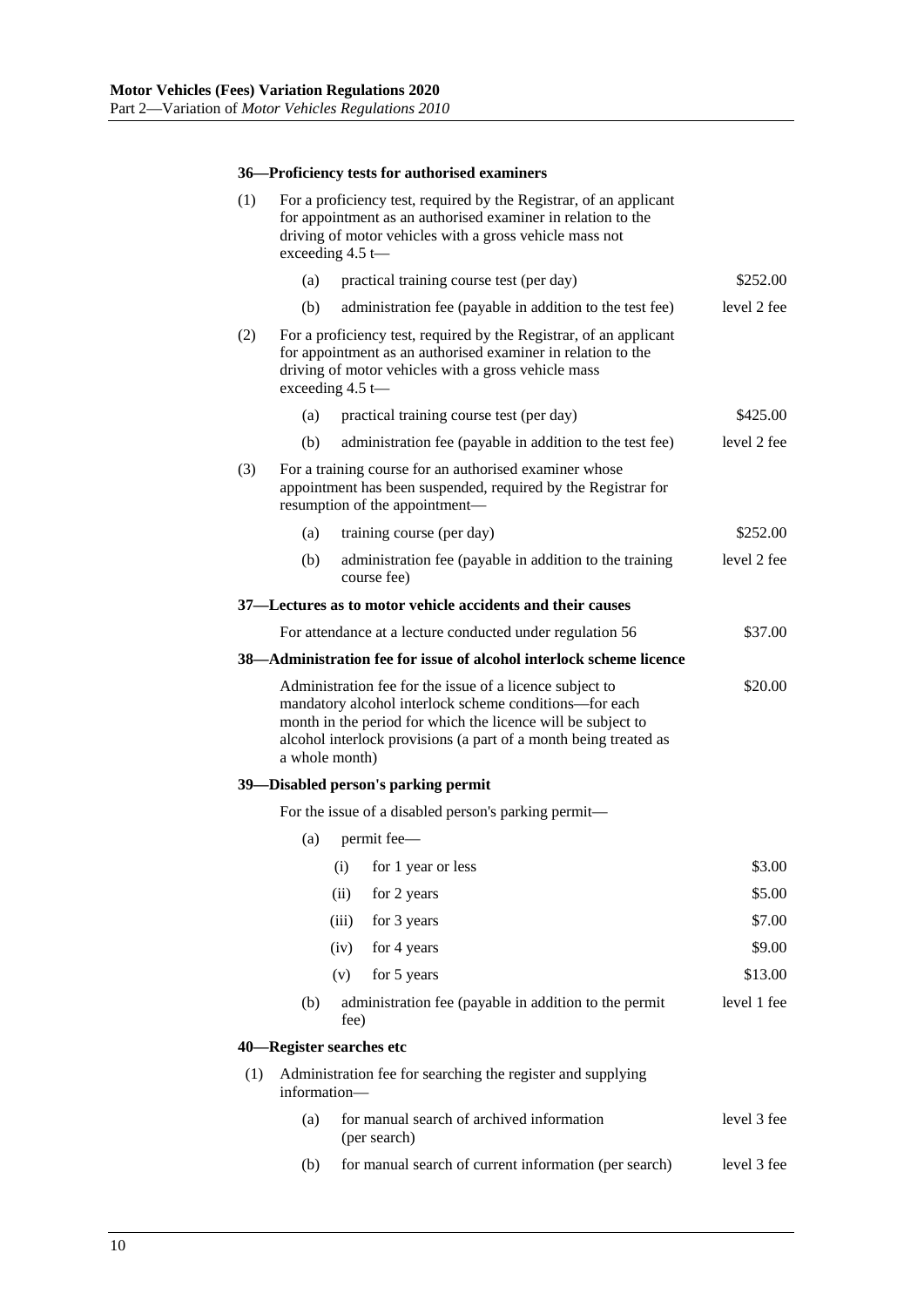|      | (c)                                                           | for multiple searches where separate extracts of<br>entries are not required                                                                                                                                            | level 2 fee                                  |  |  |
|------|---------------------------------------------------------------|-------------------------------------------------------------------------------------------------------------------------------------------------------------------------------------------------------------------------|----------------------------------------------|--|--|
|      | (d)                                                           | where the applicant prepares computer input data in a<br>form acceptable to the Registrar (per search)                                                                                                                  | level 1 fee                                  |  |  |
| (2)  | Administration fee for an extract of an entry in the register | level 3 fee                                                                                                                                                                                                             |                                              |  |  |
|      |                                                               | 41-Motor vehicle examinations                                                                                                                                                                                           |                                              |  |  |
| (1)  |                                                               | For an examination of a motor vehicle for the purposes of<br>completion of a report under regulation 13                                                                                                                 |                                              |  |  |
| (2)  | paid-                                                         | A fee for an examination referred to in subclause (1) must be                                                                                                                                                           |                                              |  |  |
|      | (a)                                                           | in the case of an examination to be carried out by an<br>authorised officer-on the registration of the vehicle;<br><b>or</b>                                                                                            |                                              |  |  |
|      | (b)                                                           | in the case of an examination to be carried out by a<br>police officer---prior to the examination.                                                                                                                      |                                              |  |  |
| (3)  |                                                               | For a basic examination of a motor vehicle for the purposes of<br>section $139(1)(d)$ of the Act to be carried out by a person<br>authorised by the Registrar under section 139(10) of the Act                          | \$39.00                                      |  |  |
| (4)  |                                                               | For a basic examination of a motor vehicle for the purposes of<br>section $139(1)(d)$ of the Act to be carried out by a police officer                                                                                  | \$64.00                                      |  |  |
| (5)  |                                                               | For a basic examination of a motor vehicle for the purposes of<br>section $139(1)(d)$ of the Act to be carried out by an authorised<br>officer at Transport Department premises                                         | \$64.00                                      |  |  |
| (6)  |                                                               | For a basic examination of a motor vehicle for the purposes of<br>section $139(1)(d)$ of the Act to be carried out by an authorised<br>officer at a site other than Transport Department premises-                      |                                              |  |  |
|      | (a)                                                           | fee for call out (per site visit)—\$212.00; plus                                                                                                                                                                        |                                              |  |  |
|      | (b)                                                           | fee for examination (per vehicle)—\$64.00.                                                                                                                                                                              |                                              |  |  |
| (7)  |                                                               | For a comprehensive examination of a motor vehicle for the<br>purposes of section $139(1)(d)$ of the Act to be carried out by an<br>authorised officer                                                                  | \$292.00 plus a<br>booking fee of<br>\$26.00 |  |  |
| (8)  |                                                               | For a further examination of a motor vehicle for the purposes of<br>section $139(1)(d)$ of the Act following a comprehensive<br>examination referred to in subclause (7), to be carried out by an<br>authorised officer | \$39.00 plus a<br>booking fee of<br>\$26.00  |  |  |
| (9)  |                                                               | A fee for an examination of a motor vehicle for the purposes of<br>section 139 $(1)(d)$ of the Act must be paid—                                                                                                        |                                              |  |  |
|      | (a)                                                           | in the case of a fee specified in subclause $(3)$ ,<br>$(5)$ or $(6)(b)$ —on the registration of the vehicle; or                                                                                                        |                                              |  |  |
|      | (b)                                                           | in the case of a fee specified in subclause $(4)$ , $(6)(a)$ ,<br>$(7)$ or $(8)$ —prior to the examination.                                                                                                             |                                              |  |  |
| (10) | must be paid.                                                 | If more than 1 fee becomes payable under subclauses $(1)$ to $(7)$<br>(inclusive) in respect of the examination of the same motor<br>vehicle, only the higher or highest fee (as the case may be)                       |                                              |  |  |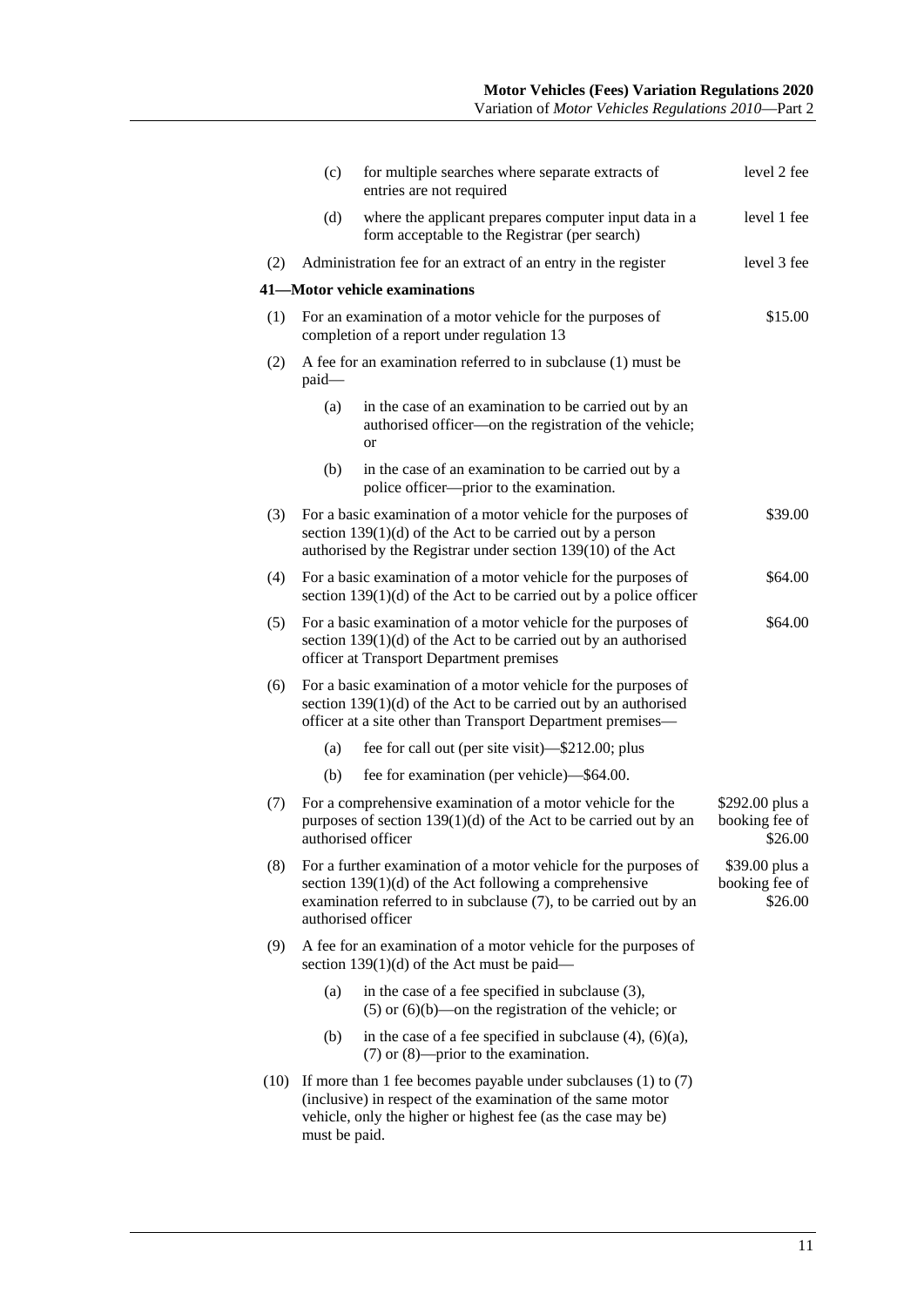|     |     | (11) A fee for an examination referred to in this clause to be carried<br>out by a police officer must be paid to the South Australian<br>Police Department.            |             |
|-----|-----|-------------------------------------------------------------------------------------------------------------------------------------------------------------------------|-------------|
|     |     | 42—Application for review of decision of Registrar                                                                                                                      |             |
|     |     | Administration fee payable on application for a review under<br>section 98Z of the Act                                                                                  | level 3 fee |
|     |     | 43—Dishonoured cheque or debit card or credit card transactions                                                                                                         |             |
|     |     | Administration fee payable under section 138B of the Act                                                                                                                | level 3 fee |
|     |     | 44—Fees payable by insurer for emergency treatment                                                                                                                      |             |
|     |     | For the purposes of section $110(1)$ of the Act—                                                                                                                        |             |
|     | (a) | the fee payable to a medical practitioner who renders<br>emergency treatment is a fee equal to a level 3 fee;                                                           |             |
|     | (b) | the fee payable to a nurse who renders emergency<br>treatment is a fee equal to a level 2 fee;                                                                          |             |
|     | (c) | the amount payable to a person who conveys an<br>injured person is an amount equal to one tenth of a<br>level 1 fee for every kilometre that the person is<br>conveyed. |             |
|     |     | 45—Fees payable in connection with service of notices of disqualification                                                                                               |             |
| (1) |     | Administration fee payable under section 139BD of the Act                                                                                                               | \$35.00     |
|     |     |                                                                                                                                                                         |             |

(2) Service fee payable under section 139BD of the Act \$125.00

# <span id="page-11-0"></span>**Part 3—Transitional provision**

## <span id="page-11-1"></span>**5—Transitional provision**

- (1) The fees prescribed in respect of the issue or renewal of—
	- (a) the registration of a motor vehicle; or
	- (b) a learner's permit, driver's licence or motor driving instructor's licence,

by Schedule 1 of the *[Motor Vehicles Regulations](http://www.legislation.sa.gov.au/index.aspx?action=legref&type=subordleg&legtitle=Motor%20Vehicles%20Regulations%202010) 2010*, as substituted by these regulations, apply where the issue or renewal is to take effect on or after 1 July 2020.

- (2) All other fees prescribed by Schedule 1 of the *[Motor Vehicles Regulations](http://www.legislation.sa.gov.au/index.aspx?action=legref&type=subordleg&legtitle=Motor%20Vehicles%20Regulations%202010) 2010*, as substituted by these regulations, apply from 1 July 2020.
- (3) Despite [regulation](#page-0-5) 4—
	- (a) the fees prescribed in respect of the issue of renewal of—
		- (i) the registration of a motor vehicle; or
		- (ii) a learner's permit, driver's licence or motor driving instructor's licence,

by Schedule 1 of the *[Motor Vehicles Regulations](http://www.legislation.sa.gov.au/index.aspx?action=legref&type=subordleg&legtitle=Motor%20Vehicles%20Regulations%202010) 2010*, as in force immediately before the commencement of these regulations, continue to apply where the issue or renewal is to take effect before 1 July 2020; and